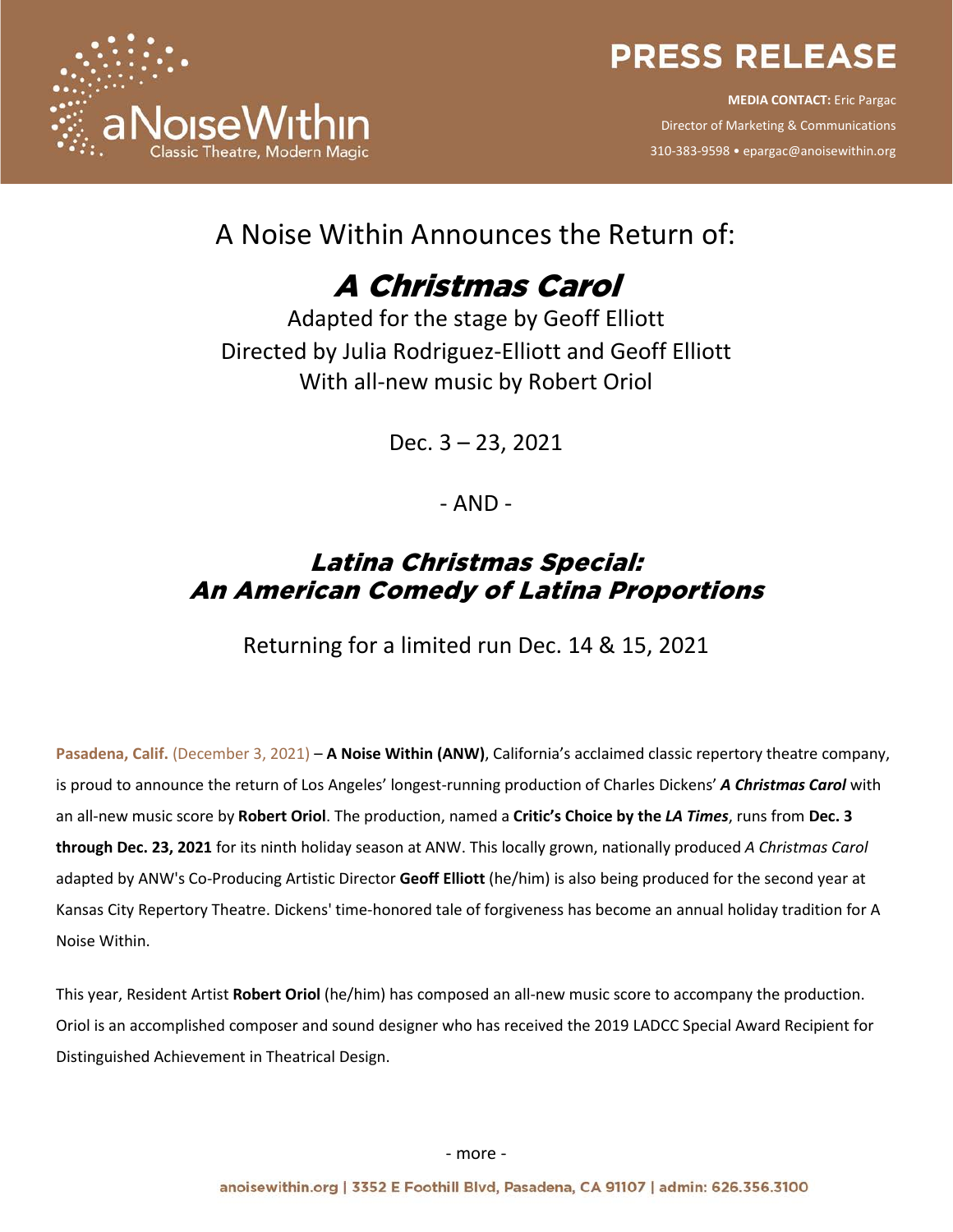

**MEDIA CONTACT:** Eric Pargac Director of Marketing & Communications 310-383-9598 • epargac@anoisewithin.org

"It started that I was just going to do sound design because it was never fully completed." Oriol said. "Before, the sound design felt like an afterthought with nothing supporting the action onstage for some scenes. There will be a lot more sound overall. It's a different set of songs that you'll get to know over the next few years."

Co-Producing Artistic Directors **Geoff Elliott** (he/him) and **Julia Rodriguez-Elliott** (she/her) are thrilled to be able to return to this story of redemption after not being able to do the production last year during the Covid shut down.

"Finally returning to our acclaimed presentation of *A Christmas Carol* allows families to once again take a supremely theatrical journey and celebrate the transformative power of forgiveness during the holidays," says Co-Producing Artistic Directors **Geoff Elliott** (he/him) and **Julia Rodriguez-Elliott** (she/her). "Ebenezer Scrooge's rebirth from miserly curmudgeon to the epitome of love and generosity affirms our faith in the potent goodness of humanity during this beloved time of year."

*Los Angeles Times* named A Noise Within's production of *A Christmas Carol* a Critic's Choice. "GO! Magic as soon as the lights come up!" says *LA Weekly*. "Beautifully appointed ... a timeless holiday staple," says *Backstage*, "Fresh and whimsical ... dazzling" says *Onstage Los Angeles*, and "A lush retelling" says *Glendale News-Press*.

After a sold-out show in December 2019, Noise Now's *Latina Christmas Special: An American Comedy of Latina Proportions* will return on **Dec. 14 & 15 at 7:30 p.m.** This Off-Broadway hit is a timely comedy about those of us who ride the edge between the culture of our immigrant parents and the culture of our home, America. Every ethnicity can relate to the feeling that their parents and families are a little "weird" (that's a nice word) during the holidays when compared to the traditional American Christmases fed to us on TV. Three comedian friends: Sandra Valls (Showtime's *Latin Divas of Comedy*), Maria Russell (Lt. Liz Salazar on TruTV's *Tacoma FD*), and Diana Yanez (Margaret Cho's *Sensuous Woman*) show us with their personal tales that every family has its own hilarious peculiarities, everyone wants to belong, and everyone, regardless of their background, has a hard time at some point in their life.

Single ticket prices start at \$25 for *A Christmas Carol* and at \$19 for *Latina Christmas Special*. Tickets are available at anoisewithin.org, by phone at 626-356-3121, and at the box office located at 3352 East Foothill Blvd in Pasadena, Calif.

**A Christmas Carol Cast and Creative Team**

The cast includes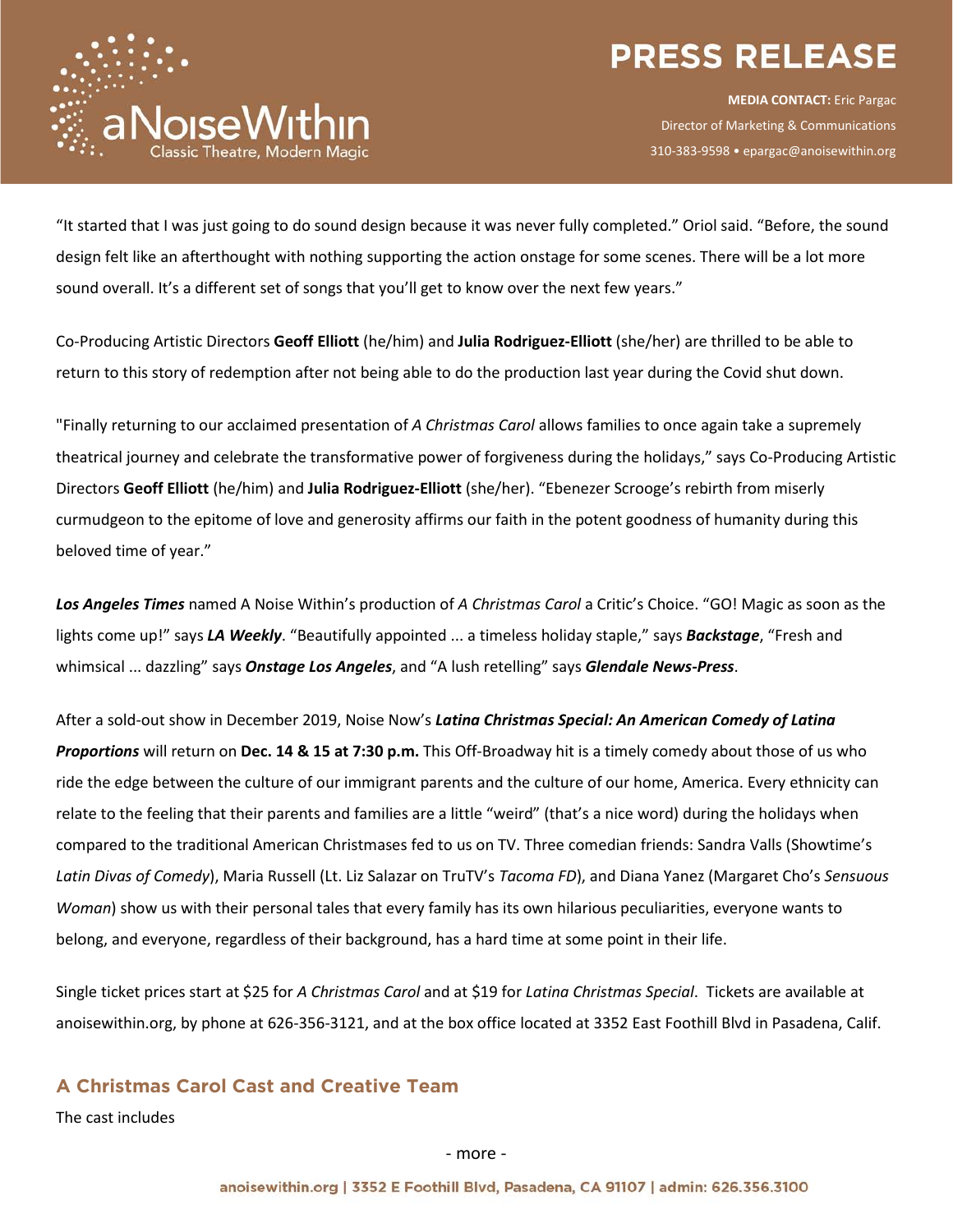

**MEDIA CONTACT:** Eric Pargac Director of Marketing & Communications 310-383-9598 • epargac@anoisewithin.org

| <b>Ebenezer Scrooge: Geoff Elliott*</b>                          |
|------------------------------------------------------------------|
| Narrator: Frederick Stuart*                                      |
| Ghost of Christmas Past/Ensemble: Deborah Strang*                |
| Ghost of Christmas Present/Ensemble: Alan Blumenfeld*            |
| Marley/Ensemble: Jeremy Rabb*                                    |
| Mr. Cratchit/Ensemble: Kasey Mahaffy*                            |
| Mrs. Cratchit/Ensemble: Emily Kosloski*                          |
| Fred/Ensemble: Rafael Goldstein*                                 |
| Fred's Wife/Ensemble: Sydney A. Mason*                           |
| Belle/Ensemble: Roshni Shukla*                                   |
| Martha Cratchit/Ensemble: Gioya Tuma-Waku                        |
| Peter Cratchit/Ensemble: Darius De La Cruz                       |
| <b>Cratchit Child/Ensemble: Stella Bullock</b>                   |
| Cratchit Child/Ensemble: Amalia "Molly" Morris                   |
| Cratchit Child/Ensemble: Kwayi Grimstad Ndjamen                  |
| <b>Cratchit Child/Ensemble: Clara Duffy</b>                      |
| Tiny Tim/Ensemble: Aarush Mehta                                  |
| Youngest Scrooge: Freddy Duffy                                   |
| Ghost of Christmas Yet to Come/Ensemble: José Donado             |
| <b>Ensemble: Andrea Somera</b>                                   |
| Ghost of Christmas Present / Marley / Ensemble u/s: Bert Emmett* |
|                                                                  |

**Tiny Tim u/s:** Clara Duffy

Directed by **Geoff Elliott** and **Julia Rodriguez-Elliott**. Original Scenic Concept by **Jeanine A. Ringer**; Original Costume Design by **Angela Balogh Calin**†; Lighting Design is **Ken Booth**; Original Music Score & Sound Design is **Robert Oriol**; **Music Direction** is Jennifer Lin; **Wig / Make-Up Design** is Angela Santori; **Stage Manager** is Rita Cofield\* ; **Assistant Stage Manager** is Edward Khris Fernandez\* ; **Props Master** is Amy Sargent; **Dialect Coach** is Andrea Odinov; **Covid Safety Manager** is Troy Stafford Whiteley; and **Scenic Painting** is Orlando de la Paz.

\*Member of Actors' Equity Association, the Union of Professional Actors and Stage Managers in the United States.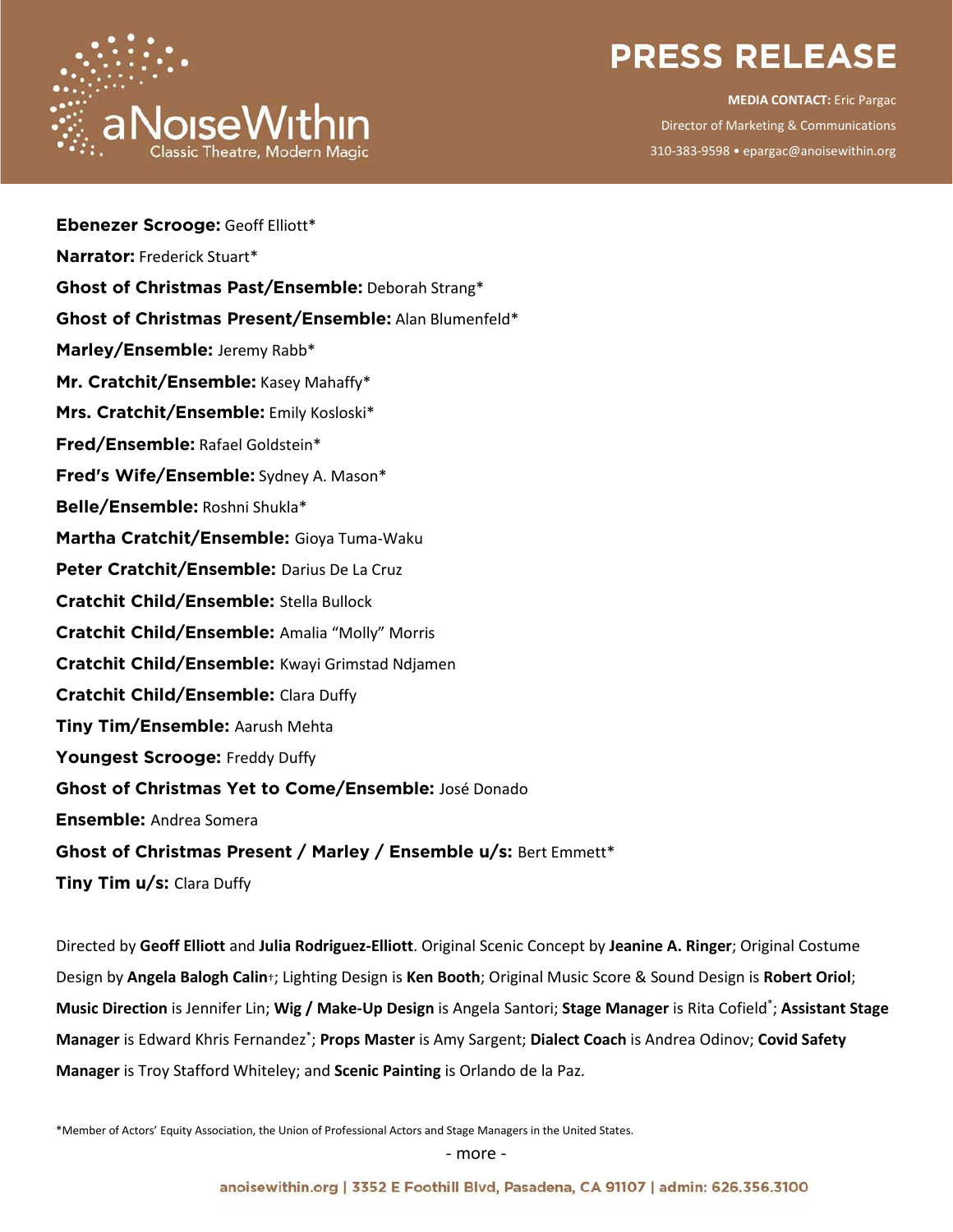

**MEDIA CONTACT:** Eric Pargac Director of Marketing & Communications 310-383-9598 • epargac@anoisewithin.org

† Designer is represented by United Scenic Artists Local USA-829 of the IATSE.

#### **Performances**

Friday, Dec. 3 at 7 p.m. (Pay What You Choose) Saturday, Dec. 4 at 2 p.m. (Early Bird) Saturday, Dec. 4 at 7 p.m. (Early Bird) Sunday, Dec. 5 at 2 p.m. Thursday, Dec. 9 at 7 p.m. Friday, Dec. 10 at 7 p.m. Saturday, Dec. 11 at 2 p.m. Sunday, Dec. 12 at 2 p.m. Thursday, Dec. 16 at 7 p.m. Friday, Dec. 17 at 7 p.m. Saturday, Dec. 18 at 2 p.m. Saturday, Dec. 18 at 7 p.m. Sunday, Dec. 19 at 2 p.m. Sunday, Dec. 19 at 7 p.m. (Sunday Rush) Tuesday, Dec. 21 at 7 p.m. Wednesday, Dec. 22 at 2 p.m. Wednesday, Dec. 22 at 7 p.m. Thursday, Dec. 23 at 2 p.m. Thursday, Dec. 23 at 7 p.m.

### **Ticket and Price Information**

**Buy Online:** www.anoisewithin.org **Buy Via Phone:** 626-356-3121

**Purchase at Box Office:** 3352 E. Foothill Blvd., Pasadena, CA 91107

**Regular Prices:** Single tickets from \$25, Student Rush with ID an hour before performance \$20.

**Groups (10 or more):** Adults from \$25 to \$50 a ticket, up to 35% off; Students from \$18/tickets. Call 626-356-3121 for more information and ask for Subscriber Services Manager Deborah Strang.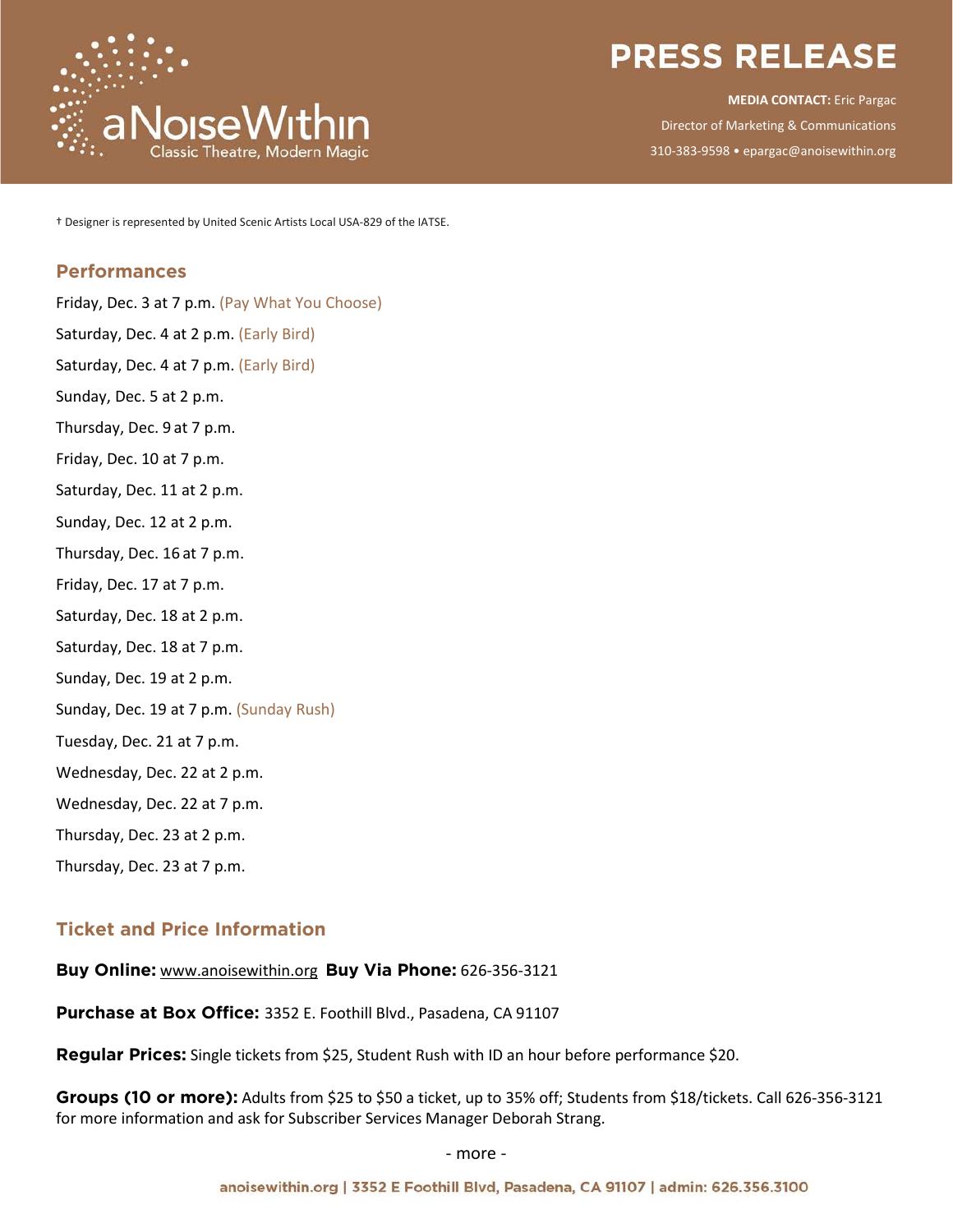

**MEDIA CONTACT:** Eric Pargac Director of Marketing & Communications 310-383-9598 • epargac@anoisewithin.org

**Sunday Rush:** Dec. 19 at 7 p.m. – all tickets remaining are \$25, available online after 12 a.m. day of performance with the code SUNDAYRUSH or at the box office, cash or credit, after 2 p.m. day of performance.

**Pay What You Choose:** Dec. 3 at 7 p.m. – Pay What You Choose tickets will become available online starting at 12 a.m. on the day of each performance with the choice to pay \$5, \$10, or \$15 (handling fee not included).

### **ANW's Covid Protocols**

aNoiseWithin

The wellness of the patrons, staff, crew, and artists continues to be a top priority for A Noise Within. For over a year, the theatre has developed and refined extensive plans to keep everyone safe. These procedures include but are not limited to: staff and crew certifying as Covid compliance officers, initiating a deep clean of our HVAC system for optimal turnover of fresh air, routinely disinfecting high-touch areas, providing PPE, and following LA Department of Health guidelines.

Before being admitted into the theatre, all audience members must provide proof of full vaccination. All audience members 18 and older must show photo ID. As of December 1, children under 12 will be permitted with a negative Covid test result (PCR or antigen) obtained within the last 72 hours. Patrons 12 or older will continue to be required to show proof of full vaccination. Masks are required regardless of vaccination status and will be available onsite until such time that LA County stops requiring masks indoors. At that point, masks will continue to be strongly recommended. A Noise Within has required full vaccination for all staff, artists, and volunteers who work onsite. Social distanced seating is available upon request. More information is available at anoisewithin.org/covidsafety.

"We are engaging in ongoing conversations with crew, staff, and artists to ensure that we hear all voices and make everyone feel as safe as possible," said Managing Director **Michael Bateman** (he/him).

### **ANW's 2021-2022, 30th Anniversary Season – THEY SHATTERED THE CHRYSALIS**

"The world is in the midst of extraordinary change," said **Geoff Elliott** and **Julia Rodriguez-Elliott**, "a year of Covid-19; a time of greater awareness of systemic racism, and of confronting violence against people of color; a more aggressive push for women's and LGBTQ+ rights; and more. The world we once inhabited is shattering. Each of the productions in the **2021-22, 30th Anniversary Season** is a passionate examination of seismic shifts in reality and how special individuals summon extraordinary courage to meet these changes head-on."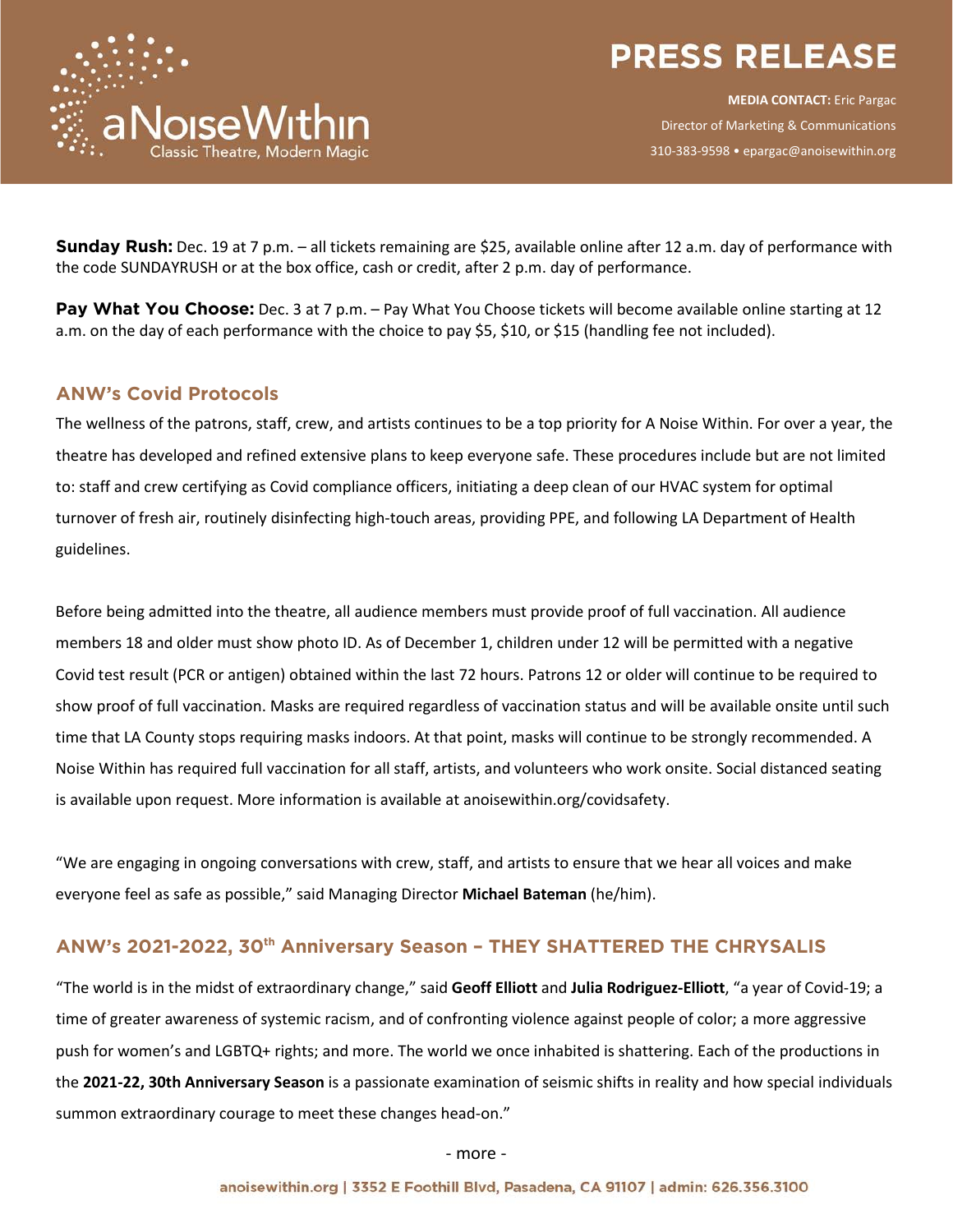

**MEDIA CONTACT:** Eric Pargac Director of Marketing & Communications 310-383-9598 • epargac@anoisewithin.org

A Noise Within's shattering new season began in the fall with Lisa Peterson and Denis O'Hare's rendition of *An Iliad*  **(September 12 – October 3, 2021)** directed by **Julia Rodriguez-Elliott** (she/her). The Spring 2021 filmed production returned live to the stage with alternating performances from **Deborah Strang** (she/her) and **Geoff Elliott** (he/him). *An Iliad* was followed by another chapter of August Wilson's 10-play American Century Cycle, the blues opera *Seven Guitars* **(October 17 – November 14, 2021).** Bursting with musical lyricism and courage, Wilson's Pulitzer-nominated play richly captures the spirit and heritage of Black Americans in the 20th Century. *Seven Guitars* was directed by **Gregg T. Daniel**  (he/him), director of *LA Times* Critic's Choice *Gem of the Ocean* at ANW in 2019 and a recipient of the 2016 NAACP Best Director award for the International City Theatre's production of *Fences.*

 $\stackrel{\scriptscriptstyle{1}}{_\sim}$ aNoiseWithin

The Holiday Season brings back Charles Dickens' *A Christmas Carol* **(December 3 – 23, 2021)** directed by **Julia Rodriguez-Elliott** and **Geoff Elliott**. This timeless classic takes to the stage once more with an **all-new** musical score by Resident Artist Robert Oriol.

The new year will begin with William Shakespeare's bittersweet comedy *All's Well That Ends Well* **(February 6 – March 6, 2022)**. Directed by **Nike Doukas** (she/her), the rarely seen classic celebrates a young woman as she breaks the manmade chrysalis to follow her heart. Next, Nilo Cruz's Pulitzer Prize-winning *Anna in the Tropics* **(March 20 – April 17, 2022)**, intertwines ritual, tradition, and raw sensuality in the working community of a Cuban-American cigar factory in 1920s Tampa, Florida. *Anna in the Tropics* will be directed by **Jonathan Muñoz-Proulx** (he/him), Director of Cultural Programming at ANW.

Finally, A Noise Within will conclude its triumphant return to the live stage with Mary Zimmerman's *Metamorphoses* **(May 8 – June 5, 2022)** directed by **Julia Rodriguez-Elliott.** Mary Zimmerman (author of ANW's award-winning Argonautika) creates this Tony Award<sup>®</sup>-nominated masterpiece, based on the Myths of Ovid. Be mesmerized with tales of Midas, Orpheus, Aphrodite, and more in a whimsical and heartbreaking meditation on the joys and perils of being human.

Geoff Elliott and Julia Rodriguez-Elliott conclude, "Change can be joyful or heartbreaking. Change is inevitable. Change is necessary. Change is here! Join us as we celebrate protagonists who each **'Shattered the Chrysalis.'**"